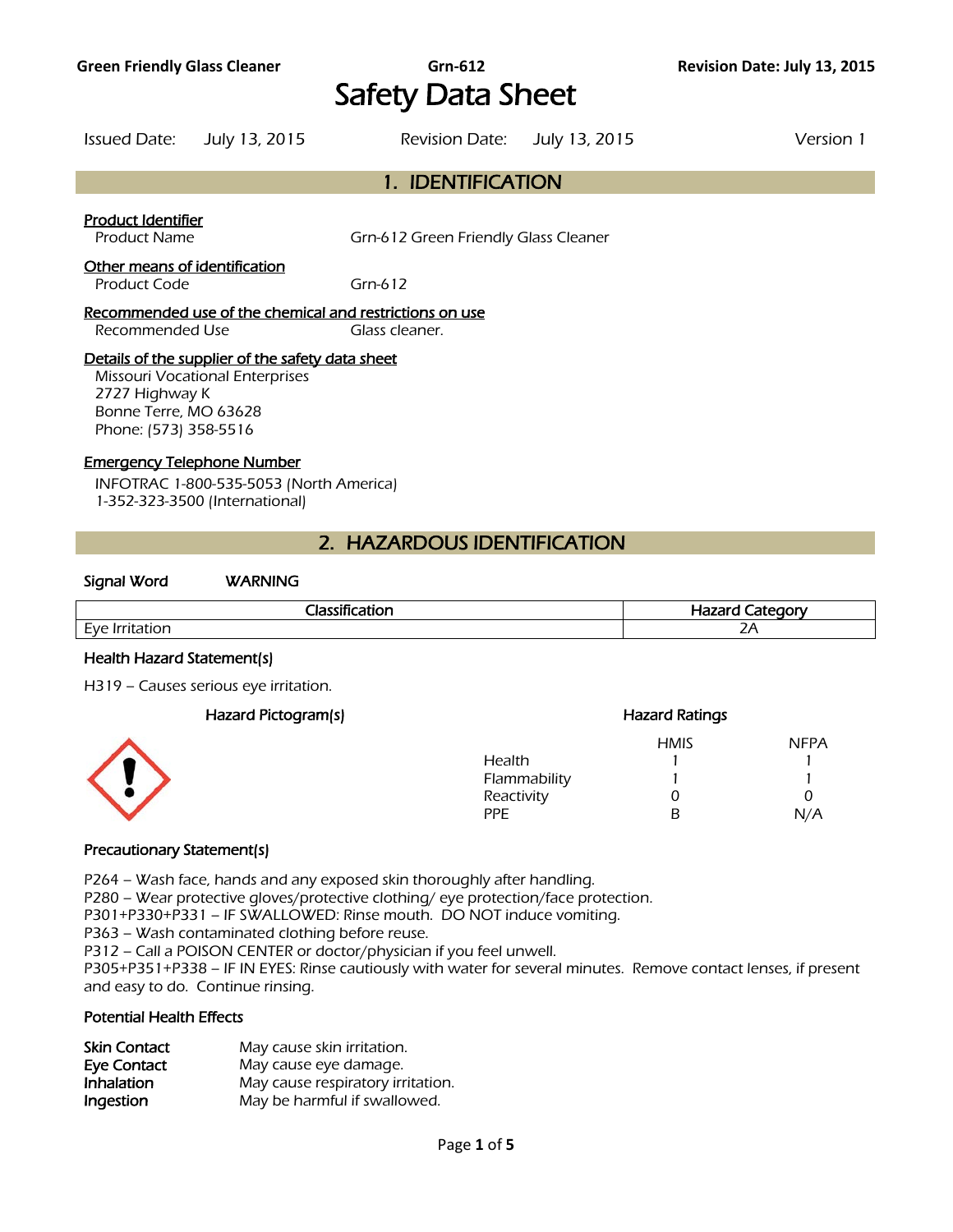# 3. COMPOSITION/INFORMATION ON INGREDIENT

| <b>Chemical Name/Pure Substance</b> | CAS #       | Weight-% |
|-------------------------------------|-------------|----------|
| Acrymal S-1450                      | Proprietary | .5-1.5   |
| Lemon Fragrance                     | Proprietary | 0-0.5    |

\*\*If Chemical Name/CAS No is "proprietary" and/or Weight-% is listed as a range, the specific chemical identity and/or percentage of composition has been withheld as a trade secret.

# 4. FIRST-AID MEASURES

| General Advice                      | If you feel unwell, seek medical advice (show label where possible).                                                                                                  |
|-------------------------------------|-----------------------------------------------------------------------------------------------------------------------------------------------------------------------|
| Eye Contact                         | Rinse cautiously with water for several minutes. Remove contact lenses, if present and easy<br>to do. Continue rinsing. Get medical advice/attention.                 |
| <b>Skin Contact</b>                 | Wash off immediately with plenty of water. Take off contaminated clothing. Wash<br>contaminated clothing before reuse. If skin irritation persists, call a physician. |
| Inhalation                          | Remove victim to fresh air and keep at rest in a position comfortable for breathing. Call a<br>POISON CENTER or doctor/physician if you feel unwell.                  |
| Ingestion                           | Rinse mouth. Do NOT induce vomiting. Call a POISON CENTER or doctor/physician if you<br>feel unwell.                                                                  |
| Most important symptoms and effects |                                                                                                                                                                       |

## Most important symptoms and effects

Symptoms Prolonged contact may cause painful stinging or burning of eyes and lids, watering of eye, and irritation. Prolonged contact may even cause skin irritation.

# 5. FIRE-FIGHTING MEASURES

## Extinguishing Media

Suitable Extinguishing Media: Use extinguishing media that is appropriate to local circumstances. Unsuitable Extinguishing Media: Not determined.

## Specific Hazards Arising from the Chemical

Not determined.

## Protective equipment and precautions for firefighters

As in any fire, wear self-contained breathing apparatus pressure-demand, MSHA/NIOSH (approved or equivalent) and full protective gear.

# 6. ACCIDENTAL RELEASE MEASURES

#### Personal precautions, protective equipment and emergency procedures

| Personal precautions                              | Use personal protective equipment as required.                                                                    |
|---------------------------------------------------|-------------------------------------------------------------------------------------------------------------------|
| <b>Environmental precautions</b>                  | See Section 12 for additional ecological information.                                                             |
| Methods and material for containment and clean up |                                                                                                                   |
| <b>Methods for Containment</b>                    | Prevent further leakage or spillage if safe to do so.                                                             |
| Methods for Clean up                              | Absorb with inert material, sweep up, and dispose of in accordance with<br>federal, state, and local regulations. |

# 7. HANDLING AND STORAGE

# Precautions for safe handling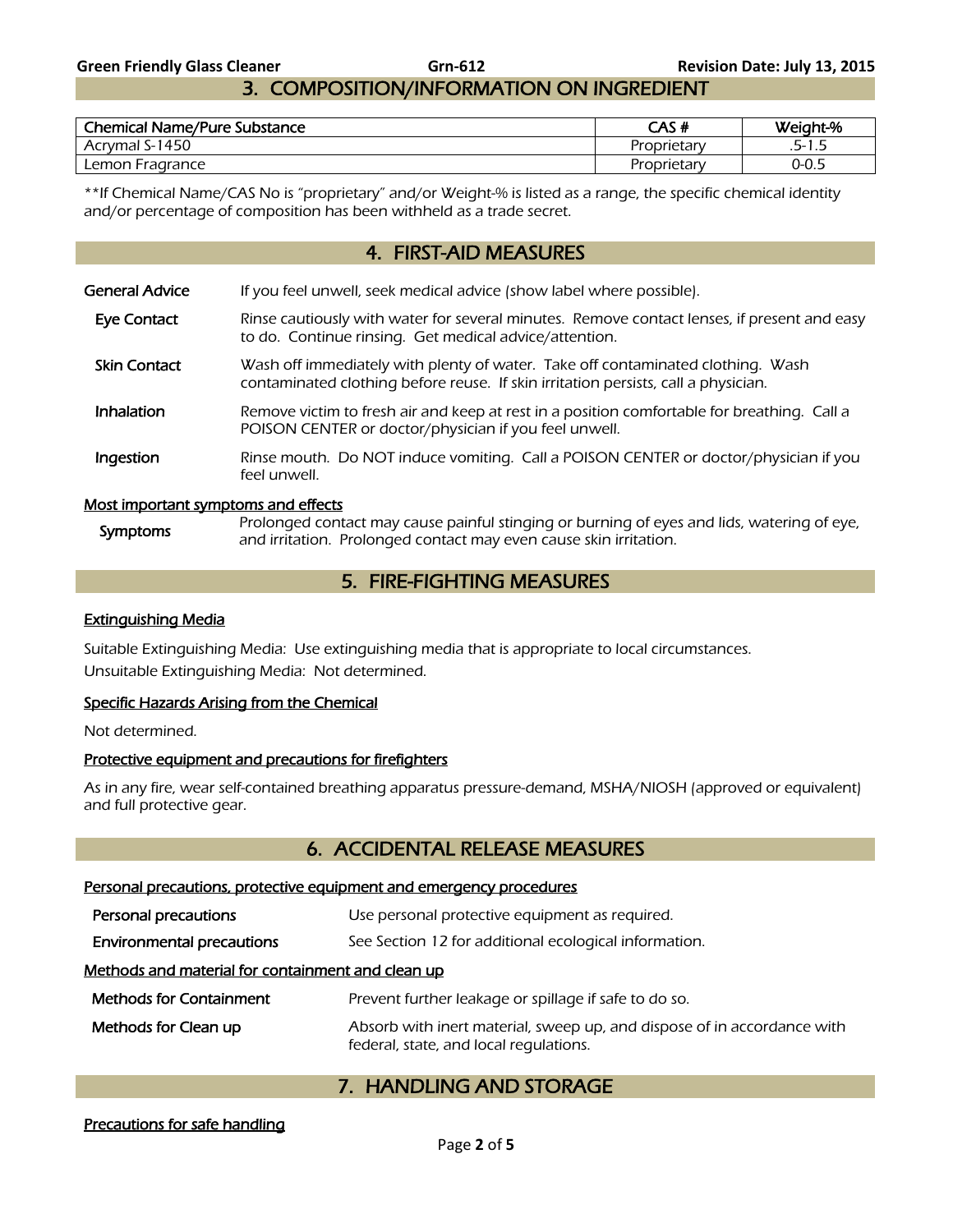#### **Green Friendly Glass Cleaner Grn-612 Revision Date: July 13, 2015**

Handle in accordance with good industrial hygiene and safety practice. Use only in well ventilated areas. Do not breathe dust/fume/gas/mist/vapors/spray. Wash face, hands, and any exposed skin thoroughly after handling. Use personal protection recommended in Section 8.

## Conditions for safe storage, including any incompatibilities

Storage Conditions Keep containers tightly closed in a dry, cool and well-ventilated place.<br>Incompatible Materials Not available. **Incompatible Materials** 

# 8. EXPOSURE CONTROLS/PERSONAL PROTECTION

| Chemical - | . | <b>DEL</b><br>ിലേ മ<br>-- | .<br>.<br>NK<br>_        |
|------------|---|---------------------------|--------------------------|
|            |   | $\sim$                    | $\overline{\phantom{0}}$ |
|            |   |                           |                          |

# Appropriate engineering controls

Engineering Controls Apply technical measures to comply with the occupational exposure limits.

# Individual protection measures, such as personal protective equipment

| Eye/Face Protection                   | Wear approved safety goggles.                                                                                                                                              |
|---------------------------------------|----------------------------------------------------------------------------------------------------------------------------------------------------------------------------|
| Skin and Body Protection              | Wear appropriate clothing to prevent repeated or prolonged skin contact.                                                                                                   |
| <b>Respiratory Protection</b>         | Ensure adequate ventilation, especially in confined areas.                                                                                                                 |
| <b>General Hygiene Considerations</b> | Do not eat, drink, or smoke when using this product. Wash contaminated<br>clothing before reuse. Handle in accordance with good industrial hygiene<br>and safety practice. |

# 9. PHYSICAL AND CHEMICAL PROPERTIES

## **Appearance**

| Liquid                | Odor                  | Lemon                           |
|-----------------------|-----------------------|---------------------------------|
| Blue                  | <b>Odor Threshold</b> | Not Determined                  |
| <b>Values</b>         |                       | <b>Remarks - Method</b>         |
| $5 - 5.5$             |                       |                                 |
| Not available         |                       |                                 |
| 212 °F (100 °C)       |                       |                                 |
| Not available         |                       |                                 |
| Not available         |                       |                                 |
| Liquid-Not applicable |                       |                                 |
| Not available         |                       |                                 |
| Not available         |                       |                                 |
| Not available         |                       |                                 |
| 0.625                 |                       |                                 |
| $0.99 - 1.01$         |                       |                                 |
| Complete              |                       |                                 |
| Not available         |                       |                                 |
| Not available         |                       |                                 |
| Not available         |                       |                                 |
| Not available         |                       |                                 |
| Not available         |                       |                                 |
| Not available         |                       |                                 |
| Not available         |                       |                                 |
|                       |                       |                                 |
|                       |                       |                                 |
|                       | 10.                   | <b>STABILITY AND REACTIVITY</b> |

Reactivity **Not reactive under normal conditions.**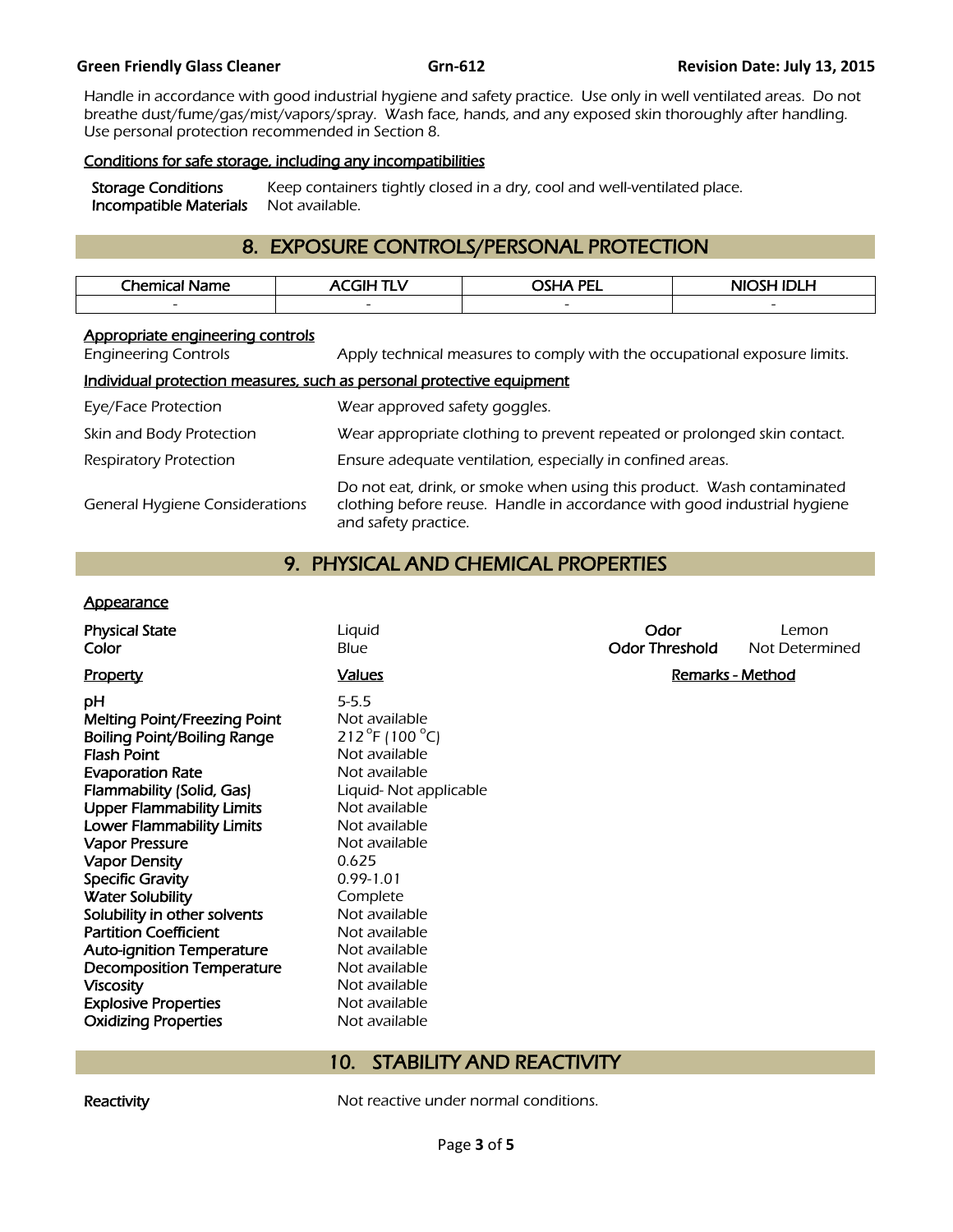| <b>Green Friendly Glass Cleaner</b><br><b>Chemical Stability</b> | Grn-612<br>Stable under normal conditions. |
|------------------------------------------------------------------|--------------------------------------------|
| <b>Conditions to Avoid</b>                                       | None known.                                |
| Incompatible materials                                           | None known.                                |
| <b>Hazardous Decomposition</b><br><b>Products</b>                | None known based on information supplied.  |
| Hazardous Polymerization                                         | Not available.                             |

# 11. TOXICOLOGICAL INFORMATION

**Revision Date: July 13, 2015** 

| Information on likely routes of exposure<br>Eye contact<br>Skin contact<br>Ingestion<br>Inhalation | May cause irritation.<br>May cause irritation.<br>May be harmful if swallowed.<br>Not a likely route of exposure.                                                                                       |
|----------------------------------------------------------------------------------------------------|---------------------------------------------------------------------------------------------------------------------------------------------------------------------------------------------------------|
| Symptoms related to the physical,<br>chemical, and toxicological<br>characteristics                | Irritation of the eyes and skin are possible. Stomach aches and pain are<br>possible from ingestion.                                                                                                    |
| Carcinogenicity<br>Reproductive toxicity<br><b>Toxicological information</b>                       | Not a carcinogen based on the information provided.<br>Not expected to be harmful to reproduction.<br>No other information supplied.                                                                    |
|                                                                                                    | <b>12. ECOLOGICAL INFORMATION</b>                                                                                                                                                                       |
| Ectotoxicity                                                                                       | Ecological studies have not been carried out on this product or its<br>components                                                                                                                       |
| Persistence and degradability                                                                      | Not available.                                                                                                                                                                                          |
| Bioaccumulative potential                                                                          | Not available.                                                                                                                                                                                          |
| Other adverse effects                                                                              | Not available.                                                                                                                                                                                          |
|                                                                                                    | <b>13. DISPOSAL CONSIDERATIONS</b>                                                                                                                                                                      |
| <b>Disposal Instructions</b>                                                                       | Dispose of in accordance with local, state, and federal regulations.                                                                                                                                    |
| Hazardous Waste Code                                                                               | Not available.                                                                                                                                                                                          |
| Waste from residues / unused<br>products                                                           | Must not be disposed of together with household garbage. Do not allow<br>product to reach waterways or storm sewers. Disposal must be made in<br>accordance with local, state, and federal regulations. |
| <b>Contaminated Packaging</b>                                                                      | Dispose of in the same manner as unused product/residues.                                                                                                                                               |
|                                                                                                    |                                                                                                                                                                                                         |

# 14. TRANSPORT INFORMATION

| <b>Note</b>              | Please see current shipping paper for most up to date shipping information,<br>including exemptions and special circumstances. |
|--------------------------|--------------------------------------------------------------------------------------------------------------------------------|
| DOT I.D. Number          | Not available.                                                                                                                 |
| DOT Proper Shipping Name | Not available.                                                                                                                 |
| DOT Hazard Classes:      |                                                                                                                                |
| US DOT                   | Not available.                                                                                                                 |
| Road (ADR)               | Not available.                                                                                                                 |
| Air (ICAO/IMDG)          | Not available.                                                                                                                 |